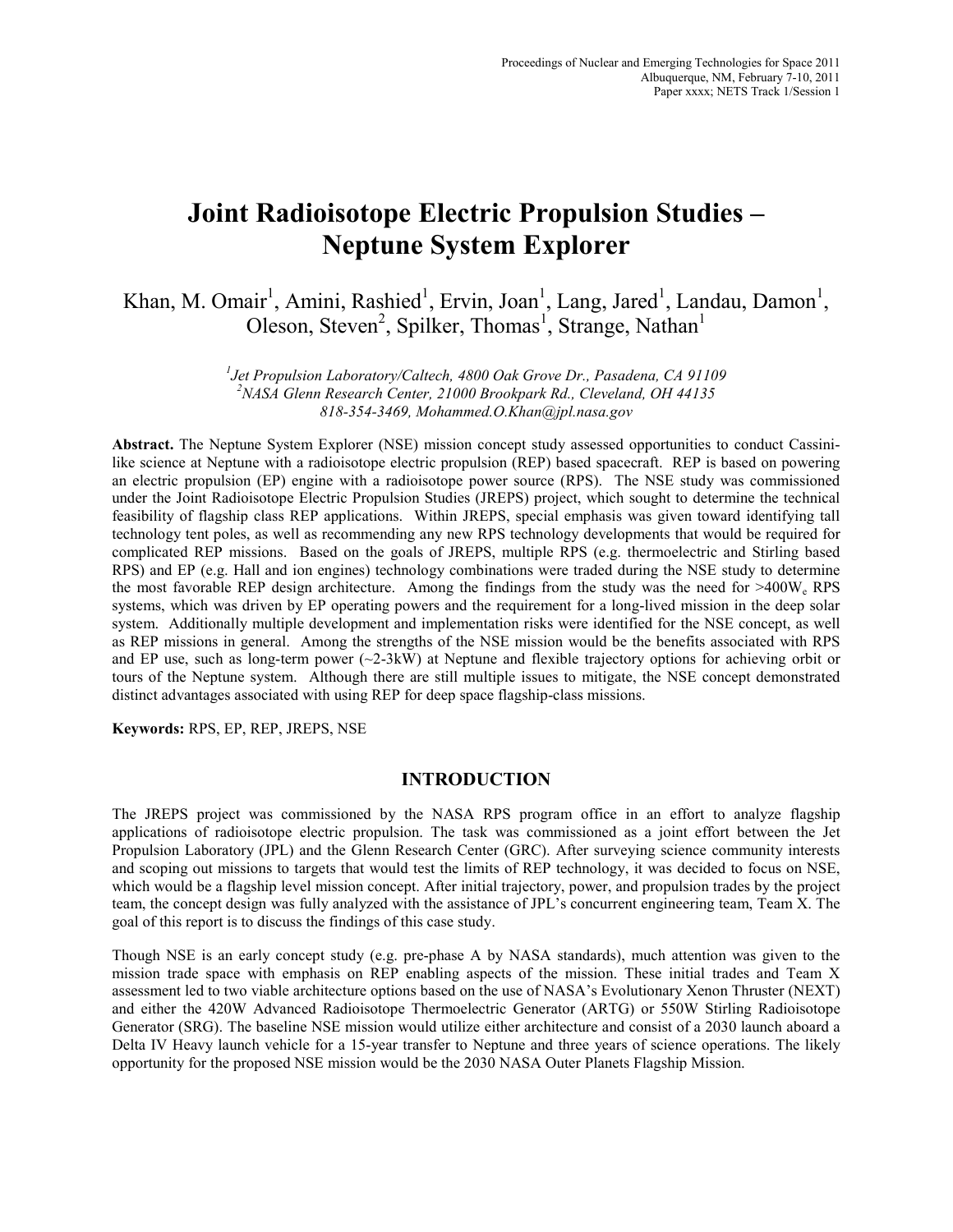The proposed mission would provide detailed measurements of the Neptune-Triton system from Neptunian orbit. The instrument payload is simulated as a black box, which would consist of a suite of in-situ and remote sensing instruments adapted from current deep space missions, to remain open to any future changes in science interests. The study examined the potential science return associated with transit and tour options about the Neptune-Triton system.

Although the baseline mission would not fit on the Delta IV Heavy launch vehicle from a mass perspective, it is within acceptable margin during this early stage of concept formulation. It is assumed that increases in launch vehicle capabilities would be available prior to a 2030 mission launch. The required power for the mission would be approximately 3 kW and a total of  $\sim$  740 Gbits of science data would be downlinked over a nominal 37 orbits about the Neptune-Triton system spanning three years.

# **MISSION PURPOSE**

## **Science**

Exploration of the Neptune system would be premised about five key science questions, which form the basis of the proposed science observation requirements, orbital tour planning, and instrument selection:

- How and from what material did Neptune and its system form?
- How did Neptune's formation influence the development of the rest of the solar system?
- How have Neptune and its system evolved since its formation?
- What processes give Neptune the characteristics we observe today?
- How could knowledge of Neptune and the Neptunian system help us to understand exoplanets and exoplanetary systems?

A dedicated Triton orbit would likely not be feasible after Neptune orbit insertion due to significant increases in propellant mass. To accommodate for this, the baseline baseline orbital tour is designed to provide numerous Triton flybys during which measurements could be made at various distances and inclinations. Remote sensing instruments designed for Neptune science would also be capable of capturing Triton data upon approach; in situ measurements of dust and volatiles could be made during low altitude Triton flybys. While providing a complete description of the Neptunian system is likely beyond the bounds of technical feasibility, the proposed science requirements provide a reasonable framework for conducting a flagship scale Neptune mission.

## **Instruments**

Due to mass constraints posed by the spacecraft system design, mass would be limited to 150 kg for the instrument suite, which could consist of multi-spectral imagers and spectrometers. Ample power would be provided by the RPS system following cruise, which would limit the available power at 1 kW - generally more than a 150 kg instrument suite would consume. Volume constraints were not taken into account though configuration for deployables, such as a magnetometer boom and radar antennae, were taken into account during spacecraft design. Attitude control pointing requirements are based on the operating parameters of a representative narrow field imager. During future iterations more detailed examination would be required to downselect specific instruments.

In addition to remote sensing instruments, probes would be deployed to yield Neptunian atmospheric data. The probe instrument package and its support mechanisms would utilize several instruments for in situ and bolometric measurements during atmospheric descent. Each probe would be allotted 150 kg (separate from the 150kg instrument suite allotment), including support equipment on the spacecraft. It is otherwise treated as a black box, capable of providing its own power and communication to the NSE orbiter through its descent to  $\sim$  20 bar.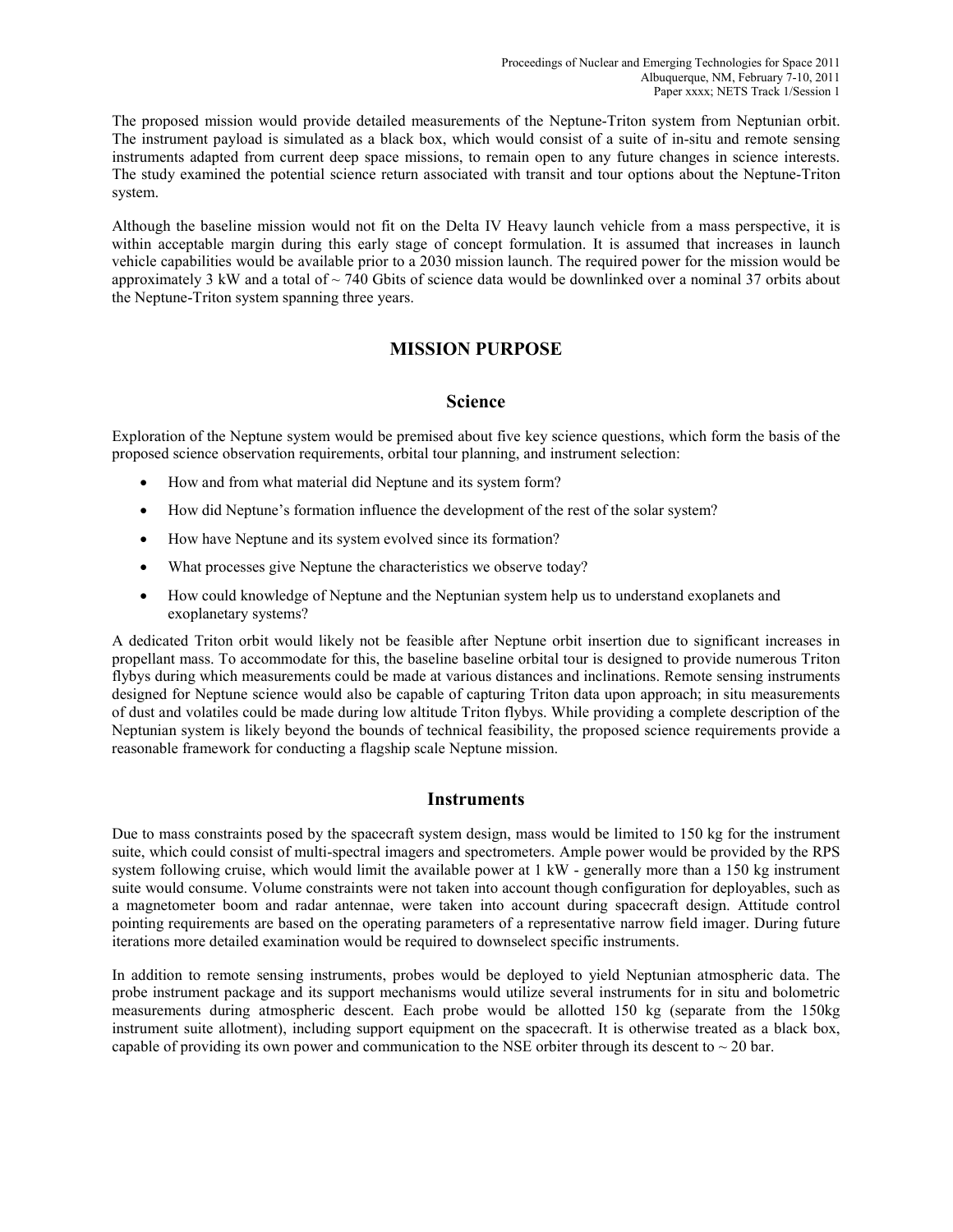# **MISSION OVERVIEW**

## **Mission Design**

The mission architecture is based on a 15-year transfer consisting of directing the spacecraft towards Neptune through Jupiter and Earth flybys, and slowing it en route through the use of EP thrusters. Neptune orbit insertion (NOI) would be achieved through the use of a 2 km/s chemical propulsion maneuver, with a bi-propellant propulsion system. A trajectory plot with pertinent encounter parameters and thrust profile is provided in figure 1, where approximately 4 years of coast would occur in the middle of the trajectory. The strategy for combining chemical propulsion with EP is to use chemical propulsion for large maneuvers such as NOI and to use EP for small maneuvers between Triton flybys. The chemical and EP-based trajectory was found to be the most mass-optimal solution for the NSE concept.

A Neptune orbit of 2000 km altitude with a six-month period was selected for this study to maximize science return. The REP system could be used for orbital maintenance and to assist with orbital tour maneuvers, while the chemical propellant systems would perform NOI and also assist with tour maneuvers. Inclination changes during the orbital tour would allow coverage of a wide range of Neptune latitudes, and due to Neptune's 16-hour rotation period, sufficient longitudinal coverage would be assured. There would be a total of 37 Triton flybys in the orbital tour, which would offer a wide range of Triton ground tracks as well as radio science occultations of Neptune and Triton.

Two Neptune atmospheric probes would be released two months prior and arrive during NOI. The spacecraft would support a communications relay with the probes during NOI. The probes would have a 1.5 hour descent with relay ranges of 50,000 km or less to the orbiter and elevation angles as low as 2° above the local horizontal. This probe delivery scenario would add significant operational complexity since multiple critical events would occur simultaneously. Alternate strategies such as probe arrival on the periapsis following NOI could be investigated as a way to reduce this complexity.



**FIGURE 1.** (Left) Baseline NSE trajectory plot and (Right) EP thrust profile.

## **System Overview**

The proposed NSE mission would likely launch in 2030 and achieve Neptune orbit in 2045, followed by 3 years of science operations. The length and distance of this mission would be among the strongest requirement drivers of the mission. Being a flagship class mission, spacecraft subsystems would also require redundancy. As is standard with NASA missions, all required technologies for the mission would need to be at a minimum of technology readiness level six at least five years prior to launch. All spacecraft subsystems would also need adequate testing to ensure an 18-year operating lifetime. Much of the spacecraft and mission design would share heritage with Cassini and the Mars Reconnaissance Orbiter.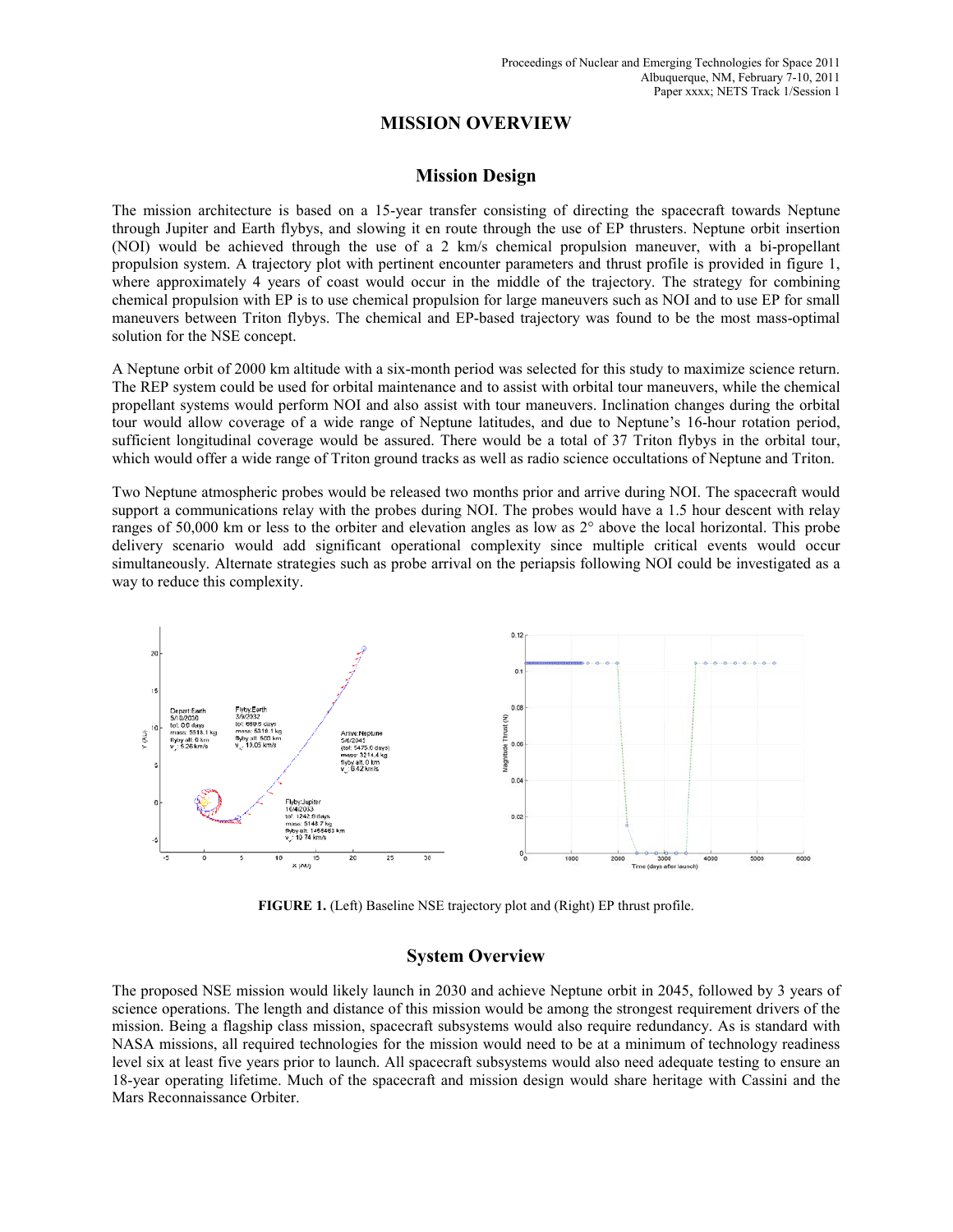The proposed spacecraft would be launched aboard a Delta IV Heavy launch vehicle and utilize Earth and Jupiter flybys, as well as EP thrusting and chemical propulsion, to achieve the required trajectory and Neptune orbit. Communications would be maintained during transfer and science operations through the use of NASA's Deep Space Network (DSN). The attitude control system (ACS) would provide control for all coasting and gimbaling of the ion thrusters and high gain antenna. The thermal and structural subsystems would work together to ensure that all subcomponents have adequate support throughout the various phases of the mission and could withstand the extreme cold temperatures of the deep solar system. The science payload is currently being treated as a black box, based on a 150 kg and 380 W payload suite as well as two 150 kg atmospheric probes.

The spacecraft architecture would be based around either the 420W ARTG or the 550W SRG. The choice of either RPS would make minor mass and power differences, but would carry bigger risk implications in comparison to one another. The EP system would use NEXT in both architectures. The detailed similarities and differences between spacecraft architectures are shown in table 1. The combinations of RPS, EP engine, and mission trajectory determined the biggest driving factors of the mission during this study.

The system's driving power mode would occur during inner solar system cruise, at which time the EP system would operate at peak power to take advantage of the peak RPS power output. During the two Earth flybys, the spacecraft would need to utilize EP to meet trajectory requirements, while constantly communicating with Earth to ensure safe operations during the flyby maneuver. During deep solar system cruise, these constraints would be lifted because the spacecraft would not operate the EP and telecom systems simultaneously. The system power modes were designed to comply with the RPS power decay, which would decay based on the Plutonium-238 heat source.

The baseline mission trajectory has the capability of delivering 3214 kg to Neptune, and either RPS based option would satisfy this requirement. There would be insufficient mass margins for the current Delta IV Heavy launch vehicle capabilities, but these are acceptable based on the design accuracy at this early stage of formulation.

| <b>Subsystem</b>                         | <b>Details</b>                                                                                                                                                                                | 420W ARTG based<br>architecture mass                                                                                           | 550W SRG based<br>architecture mass                                                                                          |
|------------------------------------------|-----------------------------------------------------------------------------------------------------------------------------------------------------------------------------------------------|--------------------------------------------------------------------------------------------------------------------------------|------------------------------------------------------------------------------------------------------------------------------|
| <b>Top level</b><br>system design        | 18 year Neptune mission: 15 year transfer and 3 years<br>science operations                                                                                                                   | 781.5 kg (mass at<br>Neptune)                                                                                                  | 826 kg (mass at<br>Neptune)                                                                                                  |
| Launch<br>vehicle                        | Delta IV Heavy with launch $C_3 = 27.7$ km <sup>2</sup> /s <sup>2</sup> .<br>Performance capability = 5518 kg. Payload fairing<br>diameter = 5m (static envelope diameter = $4.6m$ ).         | Launch mass: 5637 kg<br>Comparison to launch<br>vehicle: -119 kg                                                               | Launch mass: 5746 kg<br>Comparison to launch<br>vehicle: -228 kg                                                             |
| <b>Science and</b><br><b>instruments</b> | Three-year Neptune/Triton orbital tour. Instrument suite<br>and two atmospheric probes.                                                                                                       | 450 kg                                                                                                                         | 450 kg                                                                                                                       |
| <b>Power</b>                             | Trade between 420W ARTG and 550W SRG. Dual<br>centralized power electronics with full cross strapping.                                                                                        | 416.1 kg<br>Ten 420W ARTG units<br>(no spares)                                                                                 | 504.1 kg<br>Nine 550W SRG units<br>(one spare)                                                                               |
| <b>Propulsion</b>                        | 3 NEXT ion thrusters (1 spare) - assuming 74%<br>efficiency and 3100 second lsp.<br>Ultra light tanks, six 22N and nine 1N thrusters, two<br>623N AMBR engines with 333 second Isp (1 spare). | $FP -$<br>hardware: 175.4 kg,<br>propellant: 1466.7 kg<br>Chemical propulsion -<br>hardware: 73.9 kg,<br>propellant: 1271.6 kg | $FP -$<br>hardware: 173 kg,<br>propellant: 1446.2 kg<br>Chemical propulsion -<br>hardware: 70.5 kg,<br>propellant: 1252.9 kg |
| <b>Attitude</b><br>control system        | Inertial measurement unit, reaction wheels, star<br>trackers, star camera, accelerometers. Gimbal drive<br>electronics for antennas and electric thrusters.                                   | 43 kg                                                                                                                          | 43 kg                                                                                                                        |
| <b>Structure and</b><br>mechanisms       | Probe spin ejection mechanisms, high gain antenna and<br>UHF antenna gimbals, and ion engine support structure.                                                                               | Structure: 533.4 kg<br>Cabling: 129.7 kg                                                                                       | Structure: 547.4 kg<br>Cabling: 141.7 kg                                                                                     |
| <b>Thermal</b>                           | IR waste heat thermal control (internal thermal louver).<br>40 RHUs                                                                                                                           | 194.8 kg                                                                                                                       | 190.5 kg                                                                                                                     |
| <b>Computer data</b><br>system           | 4 Gbyte NAND Flash (science data), 128 Mbyte NOR<br>Flash (Flight Software), 512 Mbyte NOR Flash SDRAM.<br>Supports 12 instrument interfaces.                                                 | 28.3 kg                                                                                                                        | 28.3 kg                                                                                                                      |
| <b>Telecom</b>                           | Two UHF 1.5m MGA, one X/Ka band 3m HGA, two X-<br>band LGA, and one X-band MGA                                                                                                                | 72.7 kg                                                                                                                        | 72.7 kg                                                                                                                      |

**TABLE 1.** Overview of NSE concept design characteristics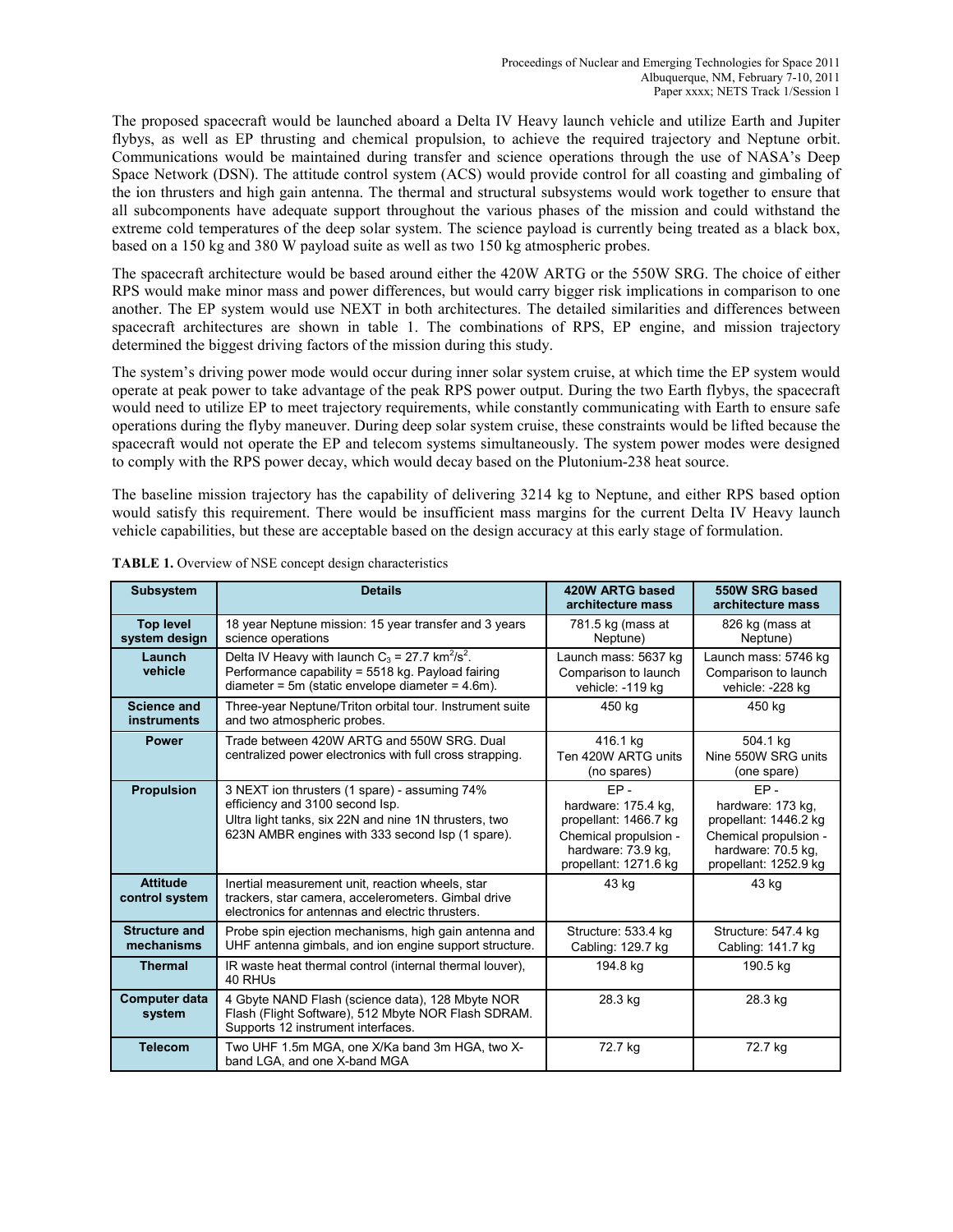# **SPACECRAFT DETAILS**

#### **Power**

The power subsystem would be responsible for supplying and conditioning electrical power to all power consuming components throughout the spacecraft. These components range from the avionics of the spacecraft to the powerprocessing unit (PPU) of the electric propulsion system. The EP system would rely on the power subsystem to provide it with sufficient energy at the required voltage.

The mission trajectory assumed that high power EP thrusting would be done predominantly at the beginning of the mission when RPS output is at a maximum. However the spacecraft power system would still be required to output sufficient power to operate the EP system for orbital maintenance and tour assistance about Neptune, which would occur 15 years after launch.

Spares would be carried for the Stirling RPS units due to the fact that if a converter fails, the unit would output significantly less power than when fully operational. The 420W ARTG design is more robust than the Stirling options since individual thermoelectrics fail with only a small reduction in power output from the unit. As with the 550W SRG architecture, margin was included in the power requirements for the 420W ARTG case; however a full flight spare was not. The electrical power design remained constant regardless of the type of RPS assumed.

Inner solar system cruise would be the driving power mode for the proposed NSE orbiter due to the increased power draw from the electric propulsion system and simultaneous communications. Based on the power budget for this operating mode, the spacecraft configuration could be made up of either ten 420W ARTG (no spares) or nine 550W SRG (one spare).

The 420W ARTG is projected to have 14% conversion efficiency with an output power of 420 W<sub>e</sub> and a system mass of 40 kg resulting in a specific power of  $10.5W<sub>e</sub>/kg$  at the start of the mission. It would achieve these parameters based on 12 General Purpose Heat Source (GPHS) modules, which contain a total of 5.28 kg Plutonium-238. The system's power output would decay at 1.6% per year, as is typical for RTG devices, which means that the output power would decrease to 330  $W_e$  at 14 years after launch. The development of the 250W ARTG would be vital to the design of the 420W ARTG because they would share an almost identical design, except for the thermoelectric (TE) couple material. The material selection is based on developments in the Advanced Thermoelectric Convertor (ATEC) program, which is currently being researched at JPL for the 250W ARTG. Work on the 420W ARTG is being carried out indirectly, based on advances in the ATEC program.

The 550W SRG is projected to have 35% conversion efficiency with an output power of 550 W<sub>e</sub> and a system mass of 54 kg resulting in a specific power of  $10.2W_e$ /kg at the start of the mission. It would achieve these parameters based on 6 GPHS modules, which contain a total of 2.64 kg Plutonium-238. The system's power output would decay at 0.8% per year, which means that the output power would decrease to 488 W<sub>e</sub> at 14 years after launch. The 550W SRG would leverage many of the design principles from the current Advanced Stirling Radioisotope Generator (ASRG) development. Although the 550W SRG would be larger and contain different structural materials than the ASRG, the functioning principles and controller design are assumed to be the same. There is not any current work being carried out on the 550W SRG by NASA GRC.

The NSE mission concept has made fairly aggressive assumptions for the design of the 420W ARTG and 550W SRG. Since neither of these devices is currently available, the specific power of these units is based on speculation. If these capabilities are not met in actual development, the overall power system mass would increase significantly.

# **Propulsion**

The propulsion system must meet the trajectory and operations requirements set on launch, cruise, orbit insertion, and science orbits. The EP system would need to be able to provide enough thrust to support the trajectory, but also must be light enough to meet mass restrictions. It was determined through mission design trades that the best trajectory to follow would be to have the EP engines slow down the spacecraft along its route to Neptune following a Jovian gravity assist. Upon arrival at Neptune, the spacecraft would undergo a high-impulse insertion maneuver that could only be accomplished with a chemical bi-propellant rocket engine.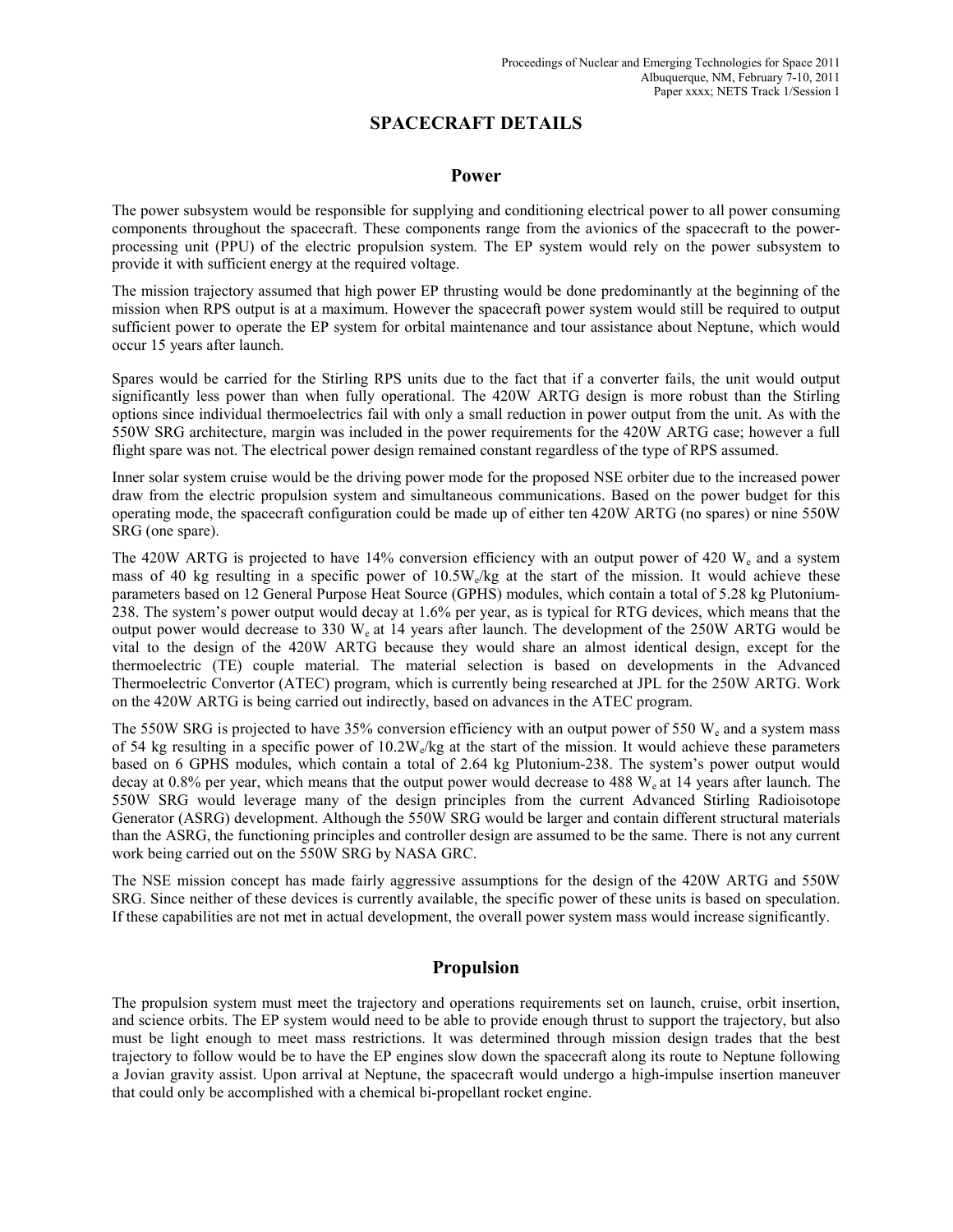The baseline launch vehicle (Delta IV Heavy) must attain a  $C_3$  of 27.7 km<sup>2</sup>/s<sup>2</sup> for the mission trajectory. The biggest chemical propellant driver would be the Neptune orbit insertion. The ΔV budget for the chemical system would be 1080 m/s, which would be driven by NOI and also aids in orbital tour maneuvers. The biggest EP propellant driver would be the orbital tour of Neptune. The  $\Delta V$  budget for the EP system would be 1280 m/s, which is driven by orbital maneuvers and the transfer cruise to Neptune.

The chemical propulsion system would consist of two AMBR 623 Newton bi-propellant engines with serving as a spare. This engine has been developed and flight proven to 140 lb<sub>f</sub> thrust and 333 sec I<sub>sp</sub> (35). The system also would consist of six 22 Newton and nine 1 Newton monopropellant thrusters for attitude control considerations. The EP system would consist of 3 NEXT thrusters with one serving as a spare. There is a spare because each NEXT thruster was assumed to be able to handle  $\sim 600$  kg of Xenon before it starts to fail, thus, the two required thrusters would handle the  $\sim$  1200 kg of Xenon propellant while the third thruster will serve as backup. The NEXT engine is able to provide the low thrust (e.g. mN levels) and high Isp (e.g.  $\sim 3000$  sec) required by the trajectory. The EP system would have an average 3 kW power level available to it throughout the mission, and although not optimized to operate in the 3 - 3.5 kW power range, the baseline NEXT engine is projected to be fully capable of operating at this range. Its efficiency would slightly drop from optimal conditions and the thruster may be susceptible to failure modes, although more research is needed to verify this. The EP engines would be operated on a duty cycle so that all of the engines would survive until the end of the mission, rather than operating each one to failure.

The use of either pyrolytic graphite (PG) or carbon-carbon (CC) grids could enhance the throughput of NEXT thrusters to well beyond 1400kg. This result is unprecedented because it means that NSE could complete the mission with only one NEXT engine (with the mandatory spare for safety assurance). It quickly becomes apparent that having a high throughput EP engine would lower the complexity and mass of the spacecraft because fewer units would be required. This would prove crucial since both REP case studies were right at the limits of the current Delta IV Heavy launch vehicle capability. NASA GRC heads PG research, and JPL heads CC research.

## **Attitude Control System**

The more typical constraints come from the precision in pointing knowledge and control required to accurately use remote sensing instruments. Pointing requirements are partially modeled off of MRO's HiRISE and Cassini's ISS, which has a maximum pointing knowledge of <0.001 degrees with stability and control of 0.02 degrees/second at 1000 km from Triton for imaging at a maximum resolution of >10 m/px.

Star trackers and sun sensors in conjunction with inertial rate sensors and accelerometers would provide attitude determination for the spacecraft. HGA pointing would be determined using star cameras and attitude control would be accomplished using a reaction wheel assembly (RWA), which would be desaturated using a monopropellant propulsion system.

Special care would need to be taken for the 550W SRG based spacecraft architecture to mitigate any complications that might arise from vibration. Slightly different operational frequencies among the SRG units could result in a beat phenomenon. These beats, like any vibration, would impose a stress on the subsystems of the spacecraft, especially pointing control. There are two methods to mitigate this risk, aside from damping and isolating the amplitude of vibrations. The first would be to stagger the operating frequencies of the Stirling engines such that they are several Hertz apart. While this would still create beats, the frequency would be too high to interfere with the spacecraft controller's bandwidth. In addition to this option, orienting the Stirling RPS along different axes would decrease the beat amplitude. Vibrations from Stirling engines propagate in the axis of the unit, thus placing them such that no two RPS lie on the same axis would reduce the amplitude of the vibration. There is no clear mitigation for the beat frequency issue at the moment and, assuming all other things equal, makes the 550W SRG option higher risk than the 420W ARTG option.

#### **Structure**

The spacecraft structure would be required to interface with and provide support for all other subsystems. The driving factor for the mechanical structure would be mounting and configuring the RPS such that they would not interfere thermally with each other or interfere with the science measurements of the instruments. Although the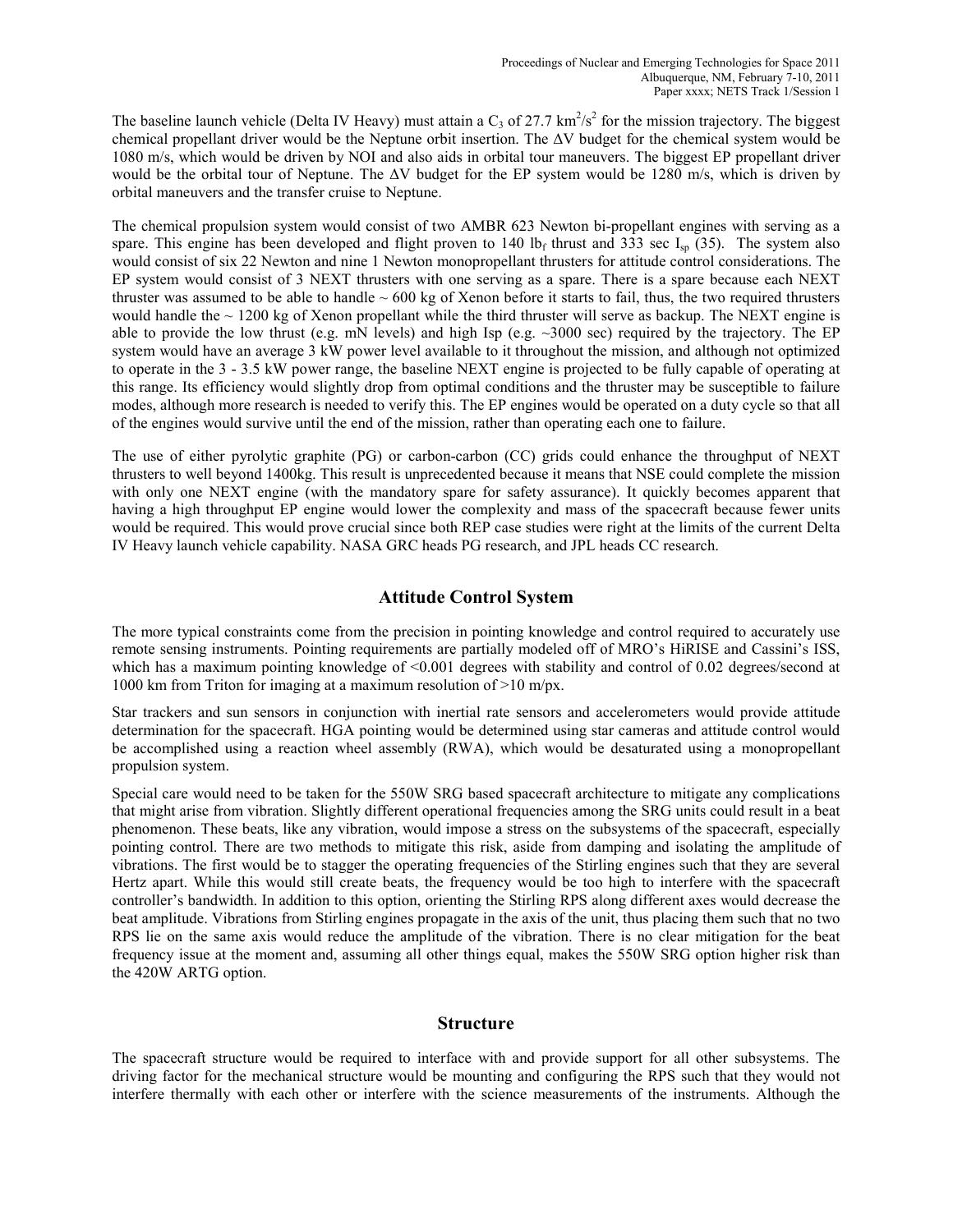number and size of the RPS units would drive the configuration of the orbiter, the propulsion system would determine the size of the support structure. The sizable propulsion tanks must be supported to withstand the launch loads experienced when the tanks are full.

In addition to the RPS and propulsion support structure, the mechanical subsystem would also be required to support and articulate a large HGA for Earth communications. The HGA must be configured in such a way that it would allow for Earth communication without blocking the field of view of the science instrumentation. Its support must be strong enough to handle the large impulsive orbit insertion maneuver while simultaneously pointing to Earth for communication.

Though the number of proposed RPS units would not significantly impact the mass of the spacecraft structure, it does severely affect the spacecraft configuration. Trades determined the configuration of the RPS units based on the thermal and structural properties of the system. In order to keep the spacecraft center of gravity as low as possible, the RPS units would be mounted externally to the bus in two rings. The RPS units would all be cantilevered off the bus structure and located 60° from each other around the circumference of the bus. Additionally, the upper ring of RPS units would be shifted 30° from the lower ring to ensure that the units would not thermally interfere with each other. The design configurations for the 420W ARTG and 550W SRG based architectures are shown in figure 2.

The instrument package would occupy the remaining surface atop the proposed NSE orbiter in order to reduce exposure to the radiation effects caused by the RPS units at the bottom of the spacecraft. The radar box would be located adjacent to the HGA gimbal to allow for easy deployment. The magnetometer boom would be opposite of the HGA gimbal and would be deployed after the NOI maneuver.

A major risk associated with the baseline configuration of the spacecraft is the number of access doors that would be required to mount the RPS units prior to launch. Roughly 10 RPS units would be required to power the spacecraft and each might require a separate access door for installation on the pad. Based on current NASA practices of installing RPS units on a spacecraft integrated with the launch vehicle would make NSE spacecraft integration very challenging



**FIGURE 1.** (Left, Middle) Conceptual design for NSE deployed configuration using 420W ARTG based architecture, with emphasis on dedicated instrument volume. (Right) Conceptual design for NSE deployed configuration using 550W SRG based architecture. Because the 550W SRG has minimal design heritage, the radiator surface was approximated as a cylinder.

## **Thermal**

The thermal subsystem would be required to ensure that waste heat from the RPS units is properly rejected and that the spacecraft would be able to properly stay warm in the deep solar system. Instrument thermal control is assumed to be included in the allocated mass for the science payload. Due to this, the driving requirement for the thermal system would be temperature control of the propulsion system. Two separate propulsion systems and their propellants would be required to be kept at their operational temperatures in order to ensure mission success.

Although the propulsion system would drive the requirements for the thermal subsystem, the actual design is highly sensitive to the type of RPS used for the NSE orbiter design because thermal output from the RPS units could be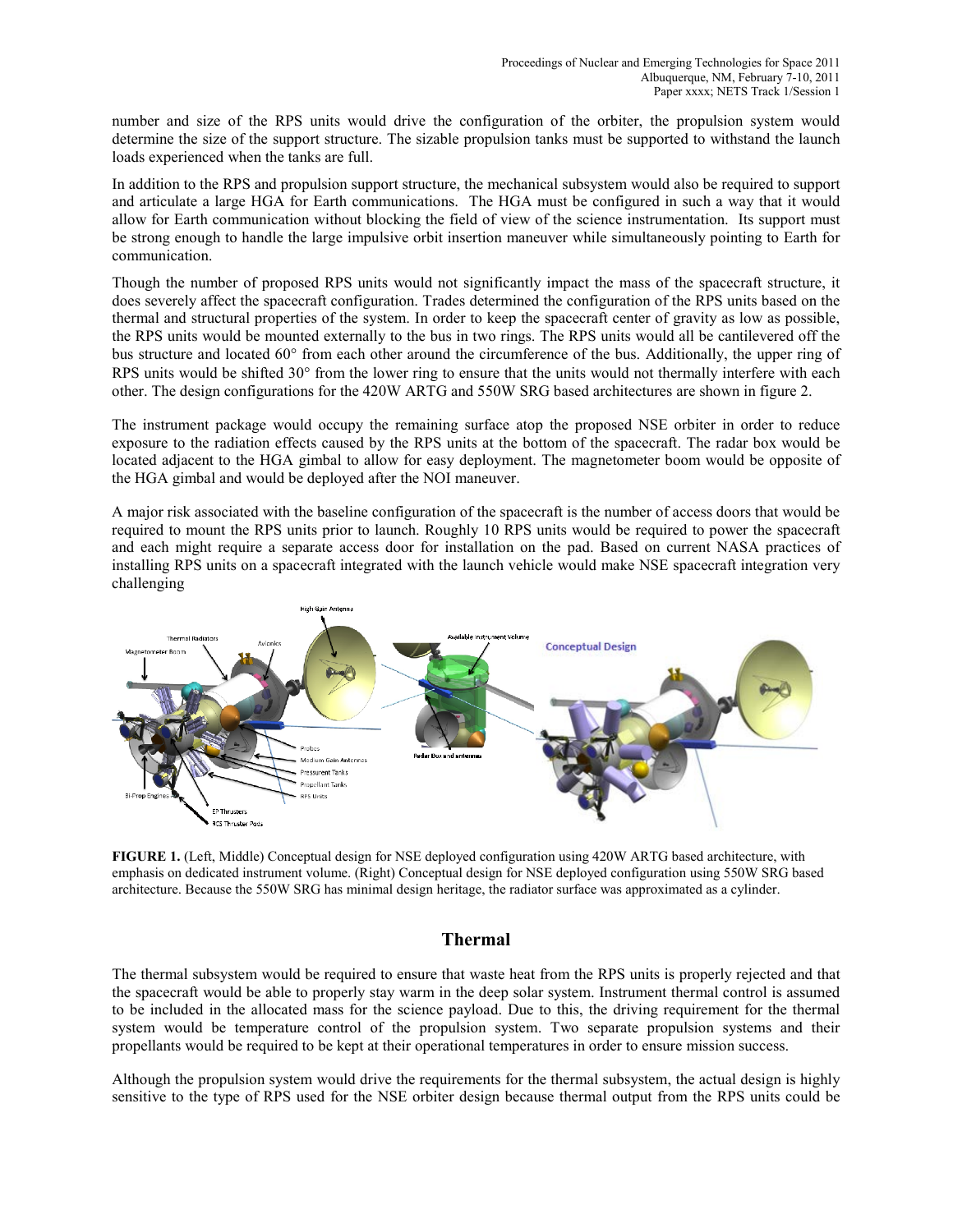harnessed and distributed across the spacecraft in place of heaters or other heat sources. The thermal design for the 420WARTG option of the proposed NSE orbiter would utilize a significant amount of Cassini heritage by harnessing the residual heat with the use of thermal louvers. Heat would likely be transported to keep the large propulsion tanks at room temperature. On the other hand, the high efficiency 550W SRG means there would be less residual heat to recycle into the spacecraft. In this case, additional thermal devices would supplement the thermal design. Electric heaters, radiators, multi layer insulation, thermostats and temperature sensors would also be used throughout the spacecraft for thermal control regardless of the type of RPS used.

# **Command and Data System**

The NSE command and data system (CDS) would be responsible for the hardware to support storage, management, and commanding of science data, spacecraft telemetry data, and flight software. The CDS system must interface with the telecom, payload, power, and ACS subsystems for commanding and control. CDS must support up to 12 instrument interfaces, provide appropriate storage of science data that would be accumulated at a rate of 2 Gbits/day during the science phase of the mission, and withstand a total ionizing radiation dose of 50 krad (including radiation from space and radiation effects from the RPS).

The majority of the components that would be used are based on hardware developed for the Mars Science Laboratory (MSL) mission. JPL has developed this hardware specifically so that it could be a starting point for future missions. The design also assumed the use of software derived from MSL's architecture.

# **Telecommunications**

The NSE telecommunications (telecom) system would be responsible for all spacecraft communications hardware and links. More specifically, the telecom system design must support science data and telemetry return, as well as command uplinks. General requirements include supporting a 2 way communications links between the spacecraft and Earth and supporting a one-way UHF link with the two science probes.

The telecom system design would be a fully redundant Ka, X, and UHF-band system. The Ka-band was assumed in this study for transmitting the science data at 100 kbps. The long range of this mission and the moderate data rate drove the use of Ka-band communications. The X-band system would be used for long range, low data rate transmissions (1kbps), near earth communications, and all uplinks (2 kbps). The UHF-band system would be used for acquiring the probe data at 2 kbps. A gimbaled HGA would be used to simplify spacecraft operations, especially critical events like Neptune orbit insertion and science data downlink. It was assumed that NSE would communicate to the DSN's 34m and 70m receiver stations.

# **Ground Data System**

The ground system would primarily supports requirements relating to science data return, spacecraft health monitoring, and spacecraft tracking. As a result, the ground systems element design is a collaborative design between the telecommunications, computer data systems, and mission design subsystems. The ground system would support tracking for critical events, which include an Earth flyby, Jupiter flyby, and Neptune orbit insertion. Ground system tracks would also return the biweekly accrual of 20 Gbits science data biweekly with a latency of less than 10 days. The communications link would lasts at least 6 hours, including no less than 4 hours of Doppler tracking during spacecraft cruise. Additionally, 10 Mbits of probe data gathered during Neptune orbit insertion and spacecraft health updates would be supported.

The NSE ground system design would be driven by these requirements as well as mission round-trip light-time delay of 8 hours, ground station visibility, and ground station capability. The ground system design would use the Deep Space Network (DSN) for telecommunications, where both the 34-meter and 70-meter antennas were assumed to be operational throughout the duration of the mission. Prospectively, the largest ground systems risk is that a 70 meter antenna (or equivalent) would not be available for use during the mission. If so, the mission could utilize a single 34-meter antenna and make one of the following alterations: lengthen the pass each day from 5.6 to 8 hours,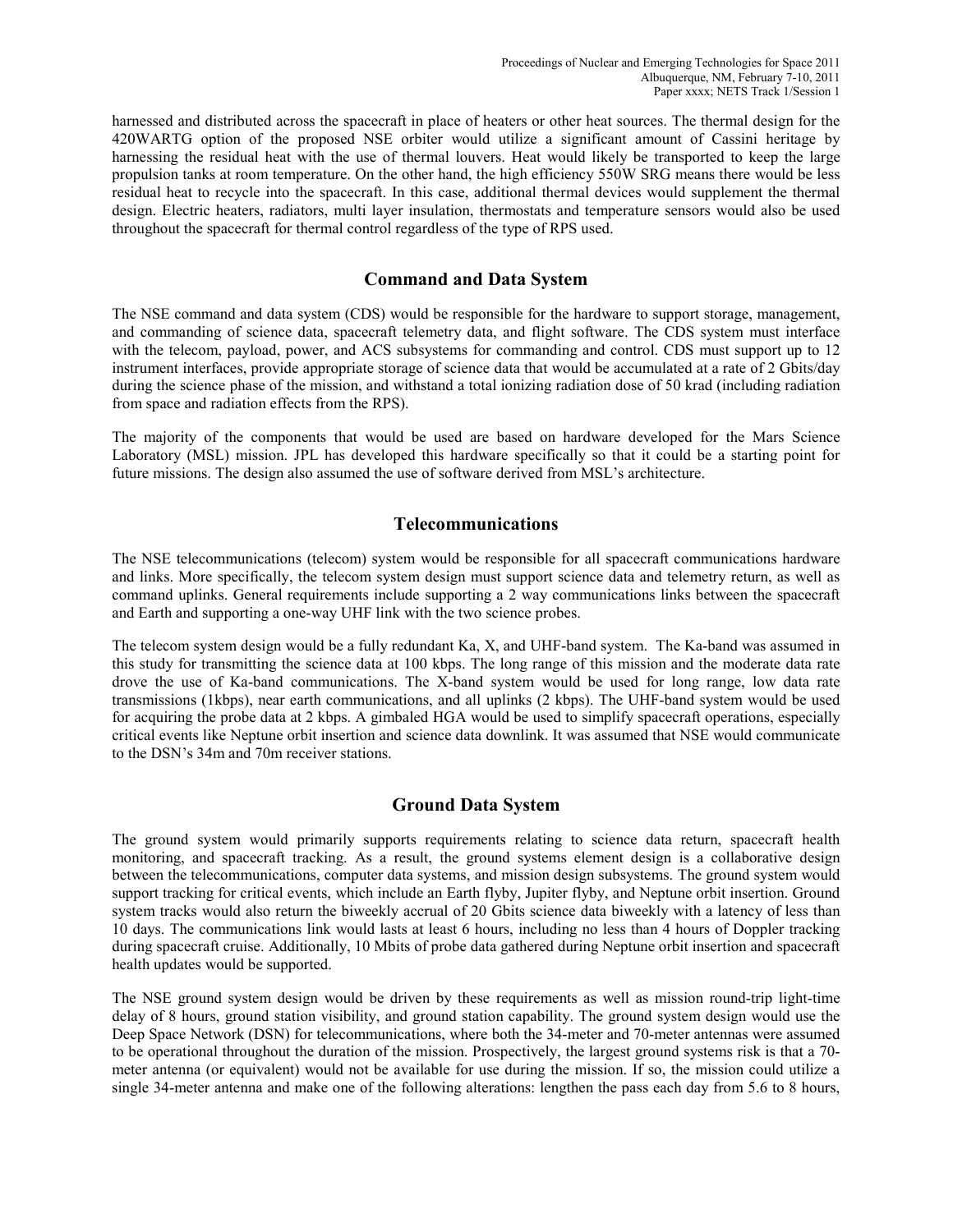provide more power to the telecom system, or enlarge the spacecraft telecom dish to 4 meters. All mitigations would ensure that the mission would still be above the science floor.

# **RISK ANALYSIS**

The purpose of the NSE concept study was to not only investigate a specific REP mission, but also make an assessment of difficult requirements for REP missions in general. Although the NSE concept had some unique mission risks, it also gave insight into multiple risks that would affect multiple REP missions.

The major NSE concept specific risks consist of simultaneous critical events during NOI, induced beat effect from multiple SRG units, assumed availability of the 70m DSN ground station, and negative mass margin on the launch vehicle. As mitigations ideas for each of these issues have already been discussed, the highest priority should be given to lowering the risk associated with the NOI scheme since this could potentially endanger the entire mission. It is assumed that these issues could be solved in further iterations of the NSE concept.

The NSE concept risks that also represent general REP risks would be multiple RPS integration at the launch vehicle and plutonium-238 availability. Large-scale REP missions would likely require multiple RPS units, which would need to be integrated with the spacecraft once it is already integrated with the launch vehicle. In recent history, Cassini has integrated the most RPS with 3 GPHS-RTGs, and the NSE concept would require three times as many RPS with the use of either nine 550W SRG or ten 420W ARTG units. This would add a much greater degree of difficulty due to the number of access doors needed on the launch vehicle shroud. In comparison, the availability of Plutonium-238 fuel for the RPS would be a much bigger hurdle to overcome for REP missions. REP missions of any class will not get past the concept phase, if this issue is not dealt with in the near future. As it currently stands, NASA's available Plutonium-238 resources are already dedicated to other missions. REP advocates should ensure that any future supplies include a dedicated supply for a REP mission, such as NSE.

Among the most important considerations for future iterations of this study are the projected availability of Plutonium-238 and the integration of multiple RPS on the launch pad because these considerations would set limits on the type of REP applications that could be accomplished. Specific to NSE, the probe implementation strategy must be studied in detail because the current baseline of simultaneously retrieving probe data during orbit insertion would be highly risky and alternative strategies must be implemented.

# **CONCLUSION**

Of all the various trades made in the NSE study, the 420W ARTG and 550W SRG based architectures proved to be the only worthwhile options. Options involving current RPS technology, such as the ASRG, proved to add too much complexity and mass to the spacecraft design because more RPS units would be required to achieve the kW level power demand. In the end it was found that a bigger RPS building block would be vital to doing a flagship-class REP mission, like NSE.

The NSE study has touched on multiple areas of interest to both the science and technology communities. It was found that there could be a feasible option for orbiting the Neptune system with a REP-based spacecraft. It is important to note that this feasibility is established with respect to current and near term technology. More important than the current design are certain requirements that the spacecraft must fulfill, which remain constant regardless of technology. This distinction is crucial because these requirements should be carried through for any future technology considerations, of which there should be many since this mission would not launch until 2030. In addition, multiple issues and risks have been identified that should be better understood and mitigated in future iterations of this study. Among the most important results of this initial look at NSE is that it has expanded the scope of REP to giant planets and shown that such a mission could be feasible.

# **NOMENCLATURE**

| ACS | attitude control system |
|-----|-------------------------|
|-----|-------------------------|

ARTG = advanced radioisotope thermoelectric generator